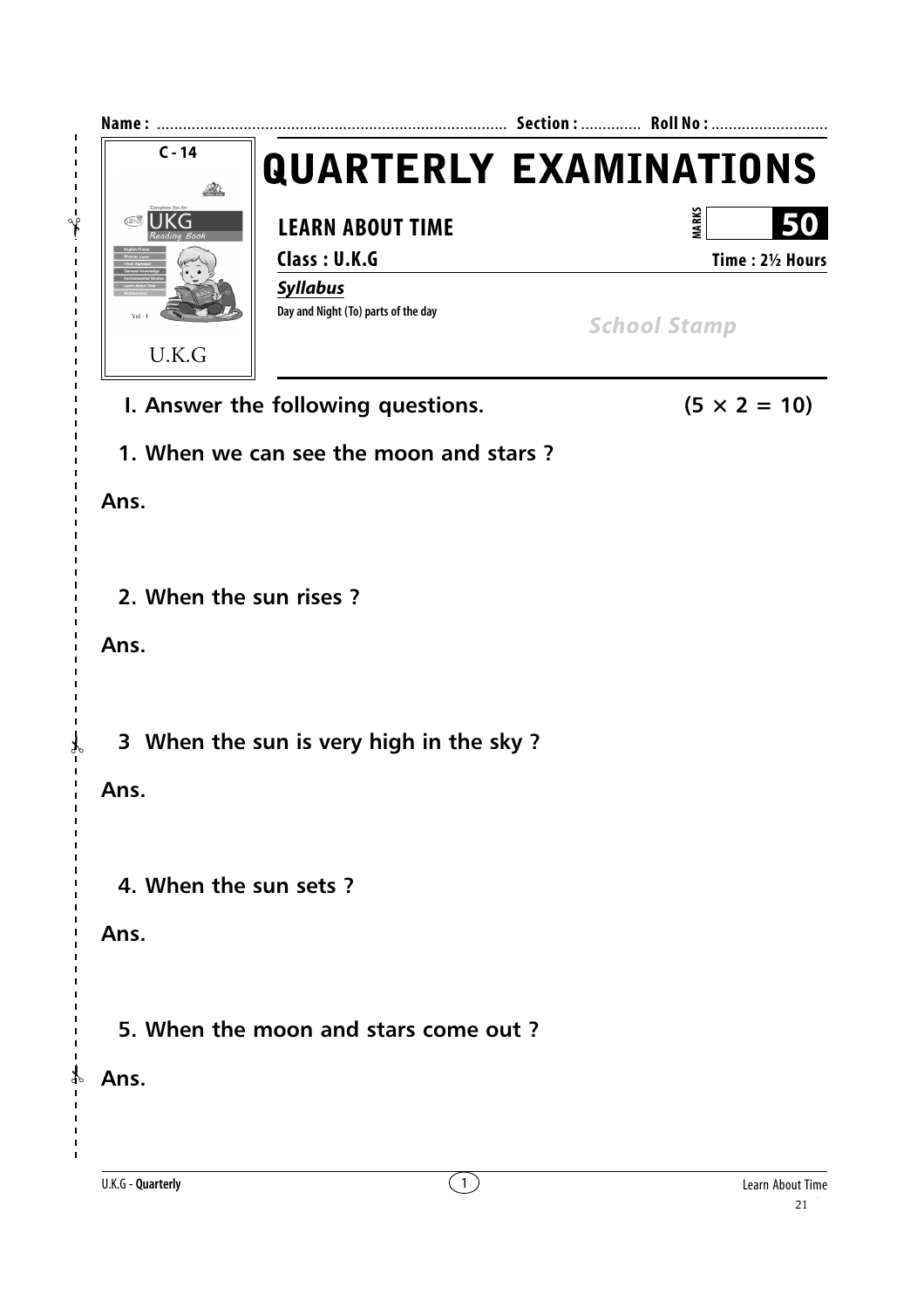

**II. Look at these pictures and pick which part of the day they show.**

 $(2 \times 2 = 4)$